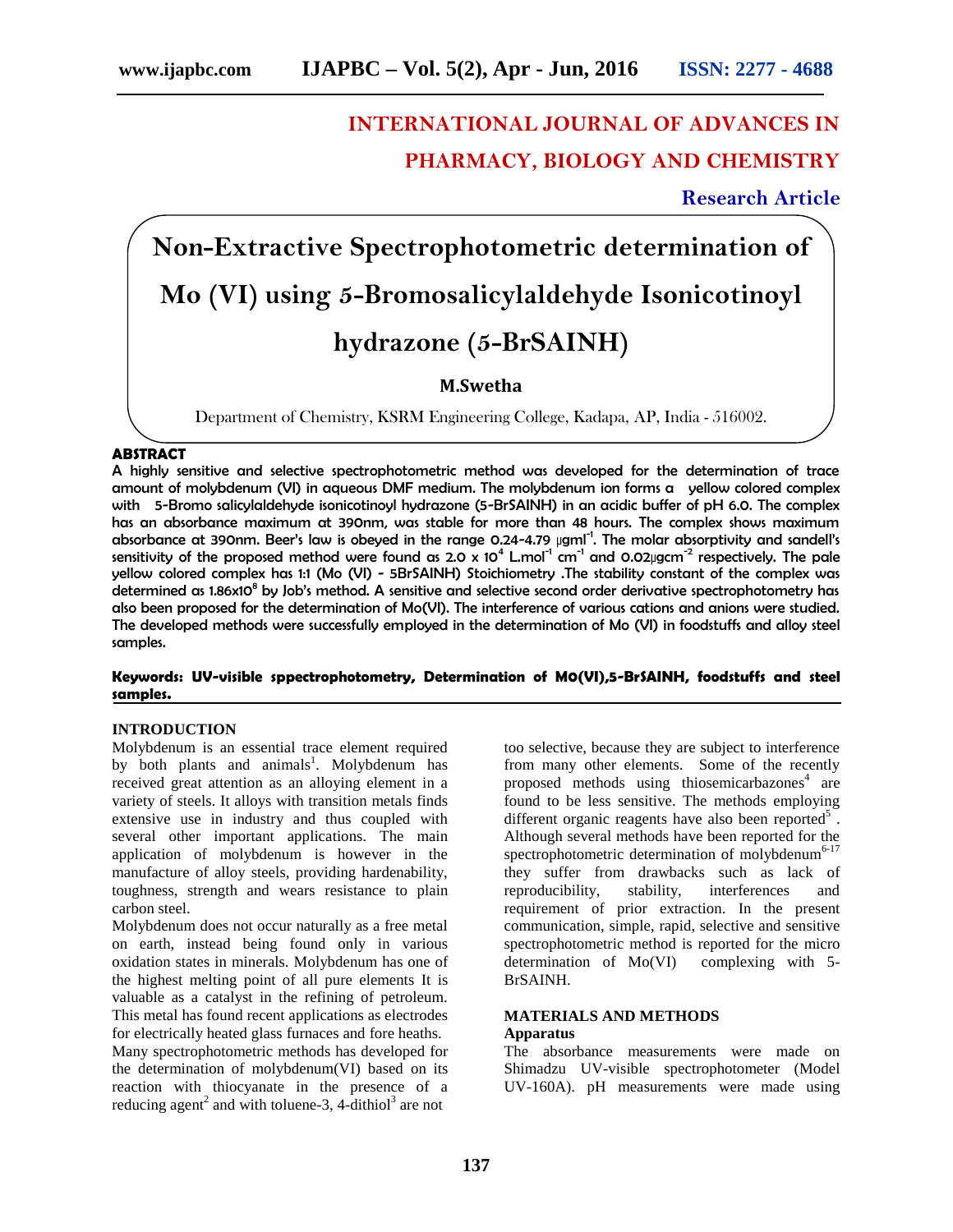LICO pH meter Model L1-613 ELICO Private Limited, Hyderabad, India.

#### **Reagents& chemicals**

All the reagents and chemicals used in the present studies were of analytical grade.

**Preparation of ligand:** 0.0vf1M solution of 5- BrSAINH in dimethyl formamide was employed in the present studies.

**Preparation of Metal solution:** 0.01M solutions of molybdenum (VI) were prepared by dissolving requisite amount of sodium molybdate in distilled water and were standardized<sup>18</sup> by using standard procedure. The stock solutions were diluted appropriately as required.

**Preparation of Buffer solutions:** Other metal ion solutions were prepared from their nitrates or chlorides. Buffer solutions were prepared by mixing appropriate volumes of 1M CH3COOH and 1M HCl, (pH 1.0- 3.5) CH<sub>3</sub>COOH and CH<sub>3</sub>COONa (pH 4.0-7.0) NH4OH and NH4Cl (pH 8.0-10).

#### **Preparation of food stuffs**

5g of food or fruit material (dried for about 24hrs at  $70^{\circ}$ C in an oven) was wet ashed with nitric acid and perchloric acid. The ash was dissolved in 5ml of hydrochloric acid and evaporated to dryness. This procedure was repeated and the dried residue was dissolved in water. The solution was filtered into a 25ml standard flask, one or two drops of concentrated hydrochloric acid was added and made up to the volume with distilled water.

#### **Preparation of alloy, steel samples**

A 0.1 - 0.5 g of the sample was dissolved in a mixture of 2 ml HCl and 10 ml  $HNO<sub>3</sub>$ . The resulting solution was evaporated to a small volume. To this 5 ml of 1:1  $H_2O$  :  $H_2SO_4$  mixture was added and evaporated to dryness. The residue was dissolved in 15 ml of distilled water and filtered through Whattman filter paper No.41. The filtrate was collected in a 100 ml volumetric flask and made up to the mark with distilled water. The solution was further diluted as required.

#### **Synthesis of ligand (Scheme I)**

Equimolar solutions of 5-bromo salicylaldehyde ( I ) and Isonicotinic acid hydrazide (II) in water were mixed and refluxed for one hour on water bath and cooled. The light yellow solid formed was separated by filtration, washed with water at room temperature. The product was recrystallized from aqueous alcohol. The product (III) showed a melting point of 238 $240^{\circ}$ c.  $1x10^{-2}$  M solution of the reagent was prepared by dissolving 0.320gm of the reagent in 100ml 0f dimethylformamide (DMF).

#### **Procedure**

Aliquots of solutions containing molybdenum (VI) were transferred into a series of 10ml volumetric flasks. To these 5-BrSAINH  $(5X10^{-4})$  was added and the contents were diluted to the mark with distilled water and mixed well. The absorbance was measured at 390nm against the reagent blank. The calibration graph was constructed by plotting the absorbance against the concentration of Mo (VI) ions. For the solutions as prepared above, the second derivative spectra were recorded with reference to the reagent blank in the wavelength range 385- 525nm. The second derivative amplitudes were measured at wavelength 430 and were plotted against the amount of molybdenum(VI) to obtain the calibration plot.

# **RESULTS AND DISCUSSION**

The reaction of 5-BrSAINH with Mo (VI) at room temperature gives a yellow colored soluble complex. The absorption spectrum of [Mo (VI) - 5-BrSAINH] shows maximum absorbance at 390nm where the reagent blank does not absorb appreciably, shown in **fig 1**. Therefore, subsequent analytical studies were carried out at 390nm using the reagent blank. The preliminary investigations indicates the absorbance of the complex is maximum and stable in pH range of 5.5-6.5. Therefore, pH 6.0 was selected for further studies. The minimum amount of reagent acquired maximum color intensity with a given amount of Mo (VI) was evaluated from the absorbance measurements of the experimental solutions containing different amount of reagents. Studies on reagent (5-BrSAINH) concentration effect revelaed that a minimum of 15 fold excess reagent to get maximum and stable absorbance for the complex. From the absorption spectra of  $[Mo(VI) - 5-$ BrSAINH] the molar absorptivity and sandell's sensitivity was found as  $2.0 \times 10^4$  L.mol<sup>-1</sup> cm<sup>-1</sup> and 0.02  $\mu$ gcm<sup>-2</sup>. Various amounts of [Mo(VI) - 5-BrSAINH] were treated with suitable amounts of reagent by plotting the measured absorbance value of the prepared solutions against the concentration of Mo(VI). From the calibration plot, it was observed that Beer's law was obeyed in the concentration range  $0.24$ -4.79  $\mu$ gml<sup>-1</sup> of Mo (VI). The straight line obeys the equation A  $_{390}$ =0.2383C+0.0259. The molar absorptivity and sandell's sensitivity of the method were found as  $2.0 \times 10^4$  L.mol<sup>-1</sup> cm<sup>-1</sup> and  $0.02 \mu \text{gcm}^2$ , respectively. The second derivative curves recorded **(fig.2)** for experimental solutions showed the derivative amplitudes were measured at 430nm for different concentrations of Mo (VI) and plots were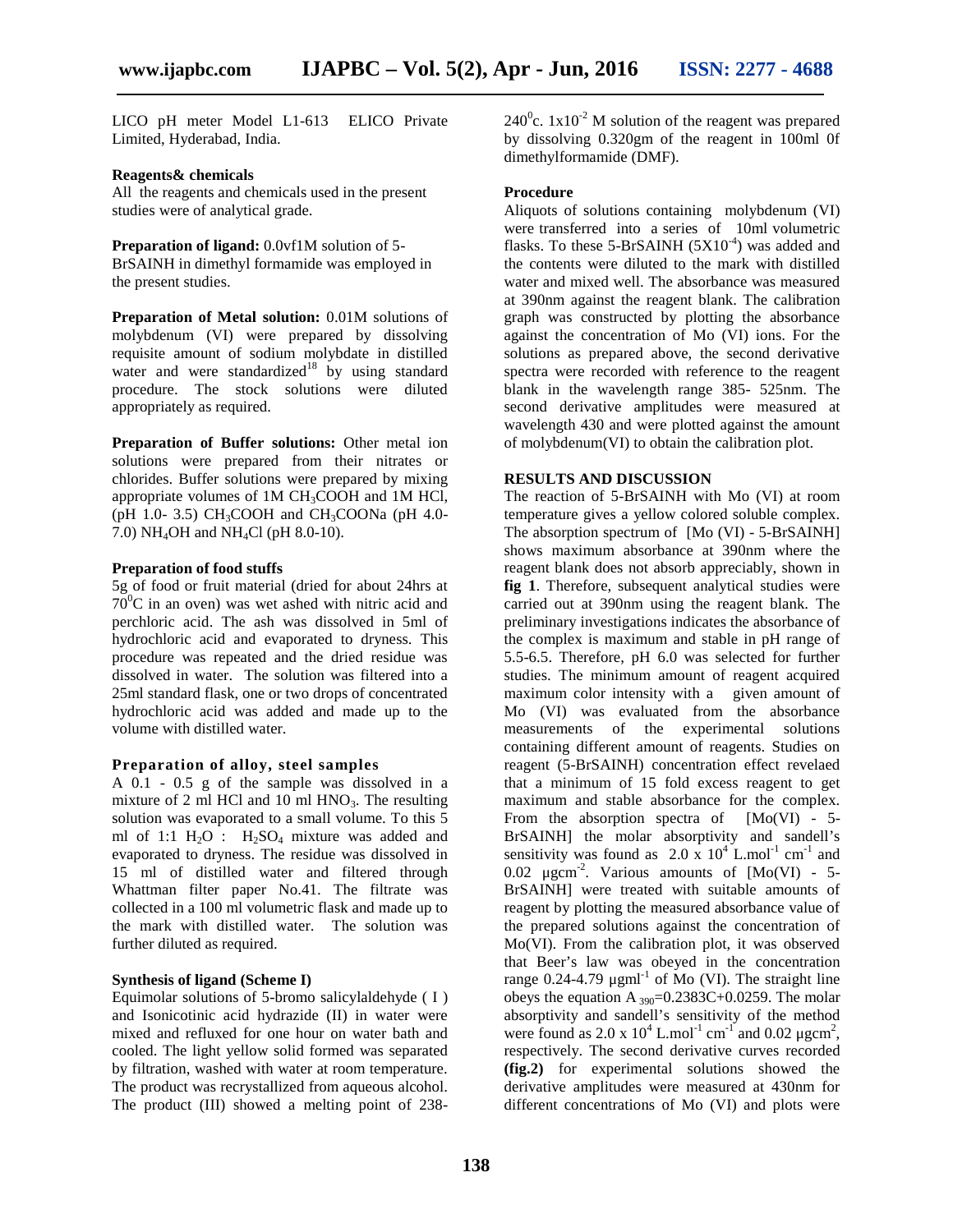made between the amount of Mo(VI) and the derivative amplitude. The plots were linear and obeyed beer's law in the range  $0.49$ -9.52  $\mu$ gml<sup>-1</sup> at 430nm. The effect of various cations and anions on the derivative amplitude was studied and it was noticed that all the ions that did not interfere in the zero order determinations of Mo (VI) also did not interfere in second order derivative method.

#### **Applications**

### **Determination of molybdenum in foodstuffs**

The amount of molybdenum present in the foodstuffs was computed from a pre-determined calibration plot and the results are presented in **Table 1.**

### **Determination of molybdenum in alloy steel samples**

The sample solutions were prepared as described under reagent and chemicals. The amount of Mo (VI) present was determined by the following providing procedure.<br>
chemistry, procedure.

#### **Procedure**

A suitable aliquot of the sample solution was taken in a 10ml standard flask containing 5ml of buffer of pH 6.0, 1200 µg of Citrate ( to mask Cu) and 1ml of

 $(5x10^{-4}M)$  5-BrSAINH solution. The contents were diluted to 10ml with distilled water and its absorbance was measured at 390nm against the reagent blank. The absorbance values were referred to the pre-determined calibration plot to compute the amount of molybdenum present. The results are presented in **Table 2**.

Rapid color development, simplicity and selectivity are the advantages of the proposed method. The intensity of the colored species will not be affected by slight variation of the experimental parameters such as concentration of the reagent. The proposed method does not involve extraction, heating or any other stringent reaction conditions and offers the advantage of high color stability (48h). The commonly associated metal ions,especially Fe(III), $Hg(II)$  & Ru(III) could be tolerated in considerable excess, which is an advantage over other reported reagents. The proposed method can be used as an alternative method for the determination of trace amounts of molybdenum in food stuffs & alloy steel samples

#### **ACKNOWLEDGEMENTS**

One of the authors (M Swetha) thank for department of chemistry, srikrishnadevaraya university for providing necessary facilities and department of chemistry, KSRM Engineering college for Engineering college for encouraging and providing facilities to continue the further research work

III

#### **CONCLUSION**



II

I

**Scheme I Synthesis of Ligand**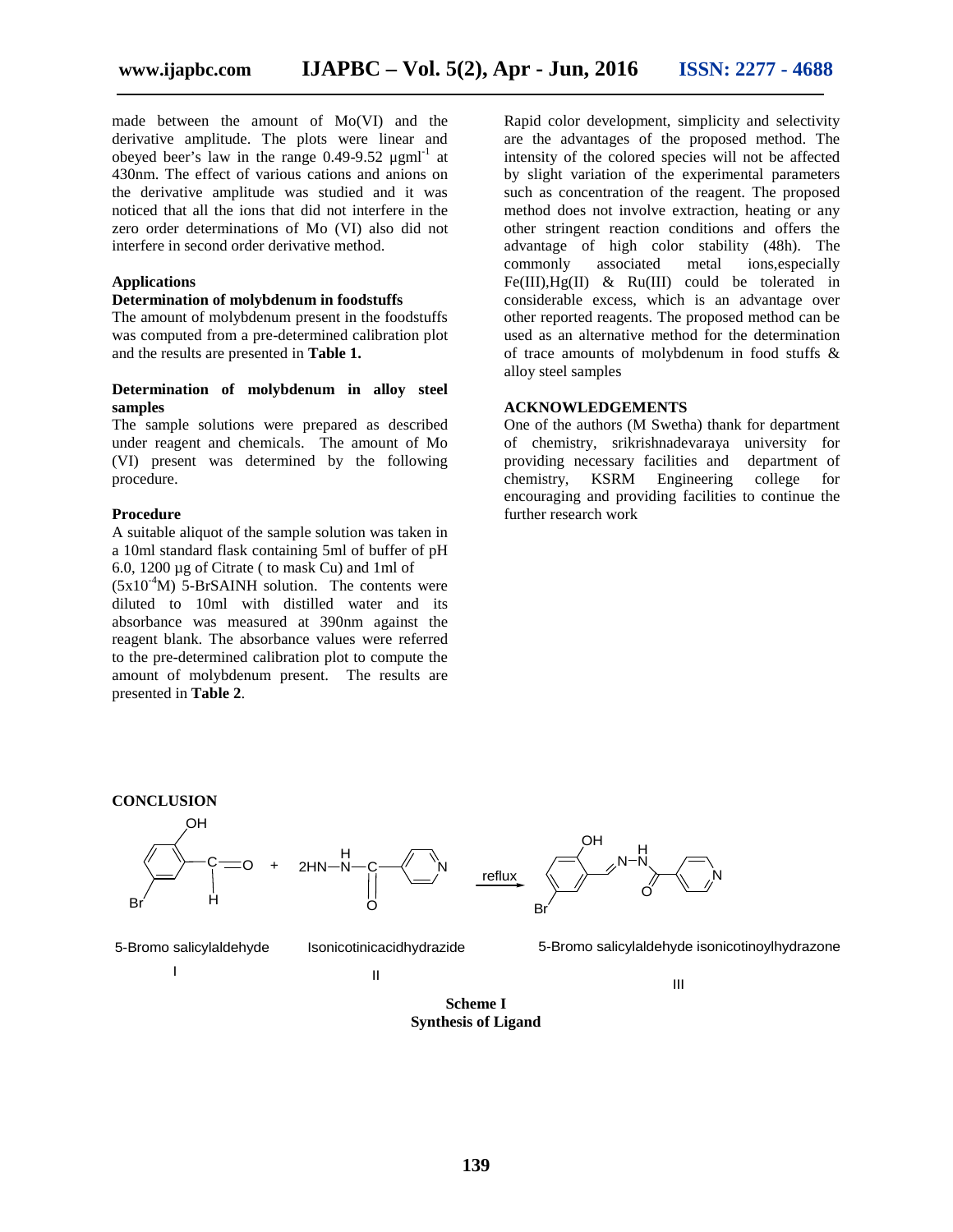| Determination of molybdenum in food stuffs |                                                   |                 |                  |  |  |
|--------------------------------------------|---------------------------------------------------|-----------------|------------------|--|--|
|                                            | Amount of molybdenum $(\sim g \, \text{ml}^{-1})$ |                 |                  |  |  |
| <b>Sample</b>                              | <b>Standard method</b>                            | Present method* | Recovery $(\% )$ |  |  |
| Banana                                     | 0.479                                             | 0.493           | 101              |  |  |
| Apple                                      | 0.239                                             | 0.228           | 98               |  |  |
| Cabbage                                    | 1.439                                             | 1.42            | 99               |  |  |
| Tomato                                     | 0.959                                             | 0.961           | 101              |  |  |
| Rice                                       | 0.718                                             | 0.608           | 97               |  |  |
| Potato                                     | 0.240                                             | 0.238           | 98               |  |  |

**Table 1 Determination of molybdenum in food stuffs**

**\*** Average of five determinations.

| Determination of molybdenum in steels |                                                                                          |                                 |        |                                  |  |  |
|---------------------------------------|------------------------------------------------------------------------------------------|---------------------------------|--------|----------------------------------|--|--|
|                                       |                                                                                          | Amount of $Mo(\frac{9}{6})$ (%) |        | <b>Relative</b><br>error $(\% )$ |  |  |
| <b>Sample</b>                         | Compositions $(\% )$                                                                     | certified                       | found* |                                  |  |  |
| BCS 406/1                             | $Mn(0.066)$ ; Cr(1.06); Mo(0.05); Ni (0.14);<br>$Co(0.016)$ ; Cu $(0.09)$ ; V $(0.19)$   | 0.050                           | 0.052  | 2.00                             |  |  |
| <b>BCS 406</b>                        | $Mn(0.53)$ ; Ni(1.69); Mo(1.03); V(0.02);<br>$Cr(2.12)$ : $Cua(0.32)$                    | 1.030                           | 1.000  | $-1.93$                          |  |  |
| <b>BCS 219/4</b>                      | $Mn(0.81)$ ; Cr(0.66); Mo(0.58); Ni(2.55);<br>$Cu^2(0.088)$ ; Sn $(0.011)$ ; Fe $(95.0)$ | 0.580                           | 0.598  | $+1.75$                          |  |  |
| <b>BCS 483</b>                        | $W(10.8)$ ; Cr(3.21); V(0.54); Mn (0.29);<br>$Mo(0.17)$ ; Co $(1.94)$ ; Rest Fe.         | 0.170                           | 0.178  | $+2.96$                          |  |  |

**Table 2 Determination of molybdenum in steels**

\* Average of five determinations.

 $a =$  masked with 1200  $\mu$ g of Citrate



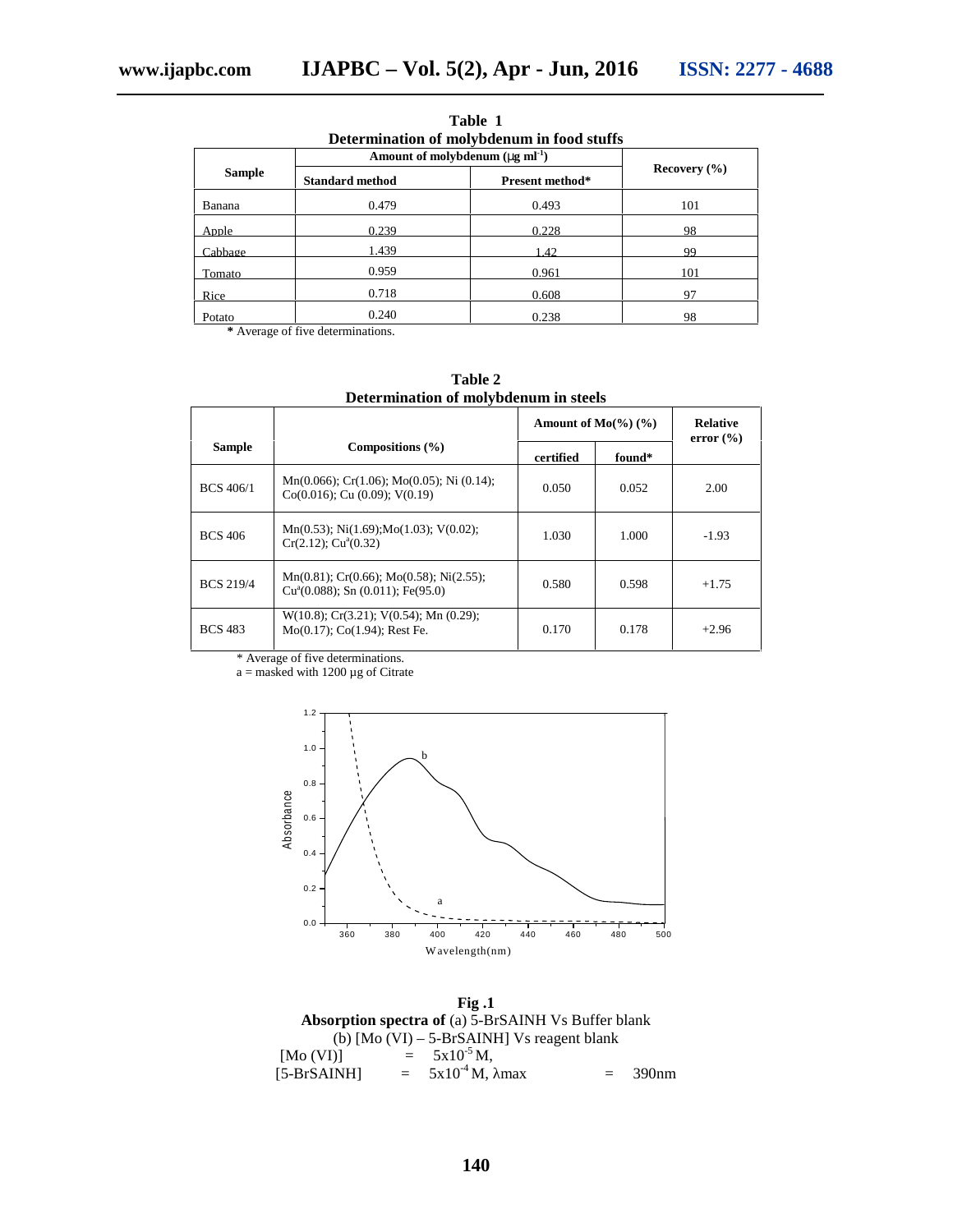

**Fig. 2**

**Second derivative spectra of** Mo(VI) – 5-BrSAINH Vs reagent blank Mo(VI) ( $\mu$ g ml<sup>-1</sup>) = (1) 0.4797; (2) 0.9594; (3) 0.1.4391; (4) 1.9188

#### **REFERENCES**

- 1. Hughes MN, The Inorganic chemistry of Biological process, second edition (John Wiley & sons, chichester, New York)., 1990; 173.
- 2. Cruthamel CE, and Johnson CE. Thiocyanate Spectrophotometric Determination of Molybdenum and Tungsten. Anal. Chem, 1954; 26(8): 1284-1291.
- 3. Allen SH, and Hamilton MB. Anal. Chim. Acta**,** 1952; 7: 483.
- 4. Satheesh KP, Ravichandran S, Surayanarayanarao V. Spectrophotometric Surayanarayanarao V. Spectrophotometric determination of Mo(VI) using 4-hydroxy benzaldehyde thiosemicarbazone. International Journal of Chem Tech Research, 2011; 3(4) : 1740-1746.
- 5. Rameshwar Dass and Anil Kumar. Extractive spectrophotometric determination of molybdenum(VI) using 3-hydroxy-2-(4 methoxyphenyl)-6-propionyl-4H-chromen-4 one as a new reagent. Indian Journal of Chemistry, 2004; 43A(3) : 576-578.
- 6. Di Y, Klu Y, Tu Y and Bi S. Novel spectrophotometric method for the determination of molybdenum in a PVA medium. Anal. Sci, 2002; 18(2) : 125.
- 7. Melwanki MB, Seetharamappa J and Masti SP. Spectrophotometric Determination of Molybdenum(VI) Using Isothipendyl Hydrochloride and Pipazethate Hydrochloride in Alloy Steels and Soil Samples. Anal. Sci, 2001; 17(9) : 1121.
- 8. Alkan M, Kharun M, Chmilenko F. Spectrophotometric determination of molybdenum with Alizarin Red S in the presence of poly (sulfonylpiperidinylmethylene hydroxide). Talanta, 2003; 59(3): 605 -611.
- 9. RaveendraReddy P KrishnaReddy V & Sreenivasulu Reddy T. Spectrophotometric determination of Mo(VI) and Titanium(IV) using 2,4diydroxy benzaldehyde isonicotinoyl hydrzone. Indian Journal of Chemistry, 1998; 38A: 1035-1038.
- 10. SrilalithaV, Seshagiri V & Ravindranath LK. Spectrophotometric Determination of Trace Amounts of Molybdenum (VI) Using Salicylaldehyde Acetoacetic Acid Hydrazone. Chem.Bull.Politehnica, 2010; 55: 107-110.
- 11. Sumathi G, Sreenivasula Reddy T. Determination of molybdenum (VI) with 2 hydroxy-1-naphthaldehyde-p-hydroxybenzoic hydrozone using direct and derivative spectrophotometry. International Journal of scientific engineering  $\&$  applied sciences. 2015; 1(7): 105-109.
- 12. Chandrasekhar G, Devanna N & Chandrasekhar KB. Direct and derivative Spectrophotometric determination of Mo(VI). Asian Journal of Research in Chemistry.2011; 4: 282-284.
- 13. Rameshwar Dass, Kapoor Jitandar. Extractive spectrophtometric method for determination of molybdenum in steels and environmental samples. Journal of chemistry, 2012.